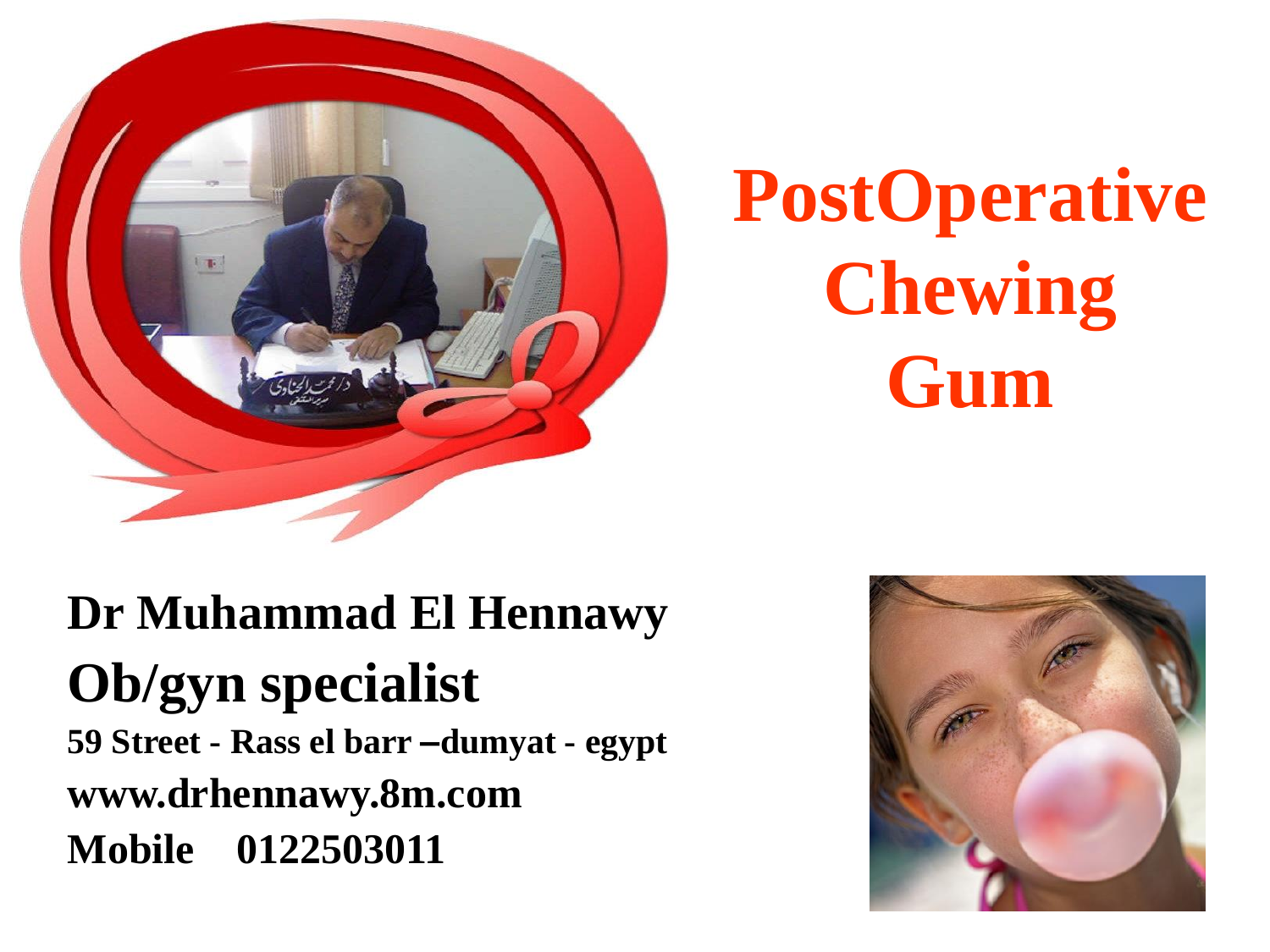- Gum chewing will kickstart bowel function
- after abdominal surgery
- and possibly reduce hospital stay as well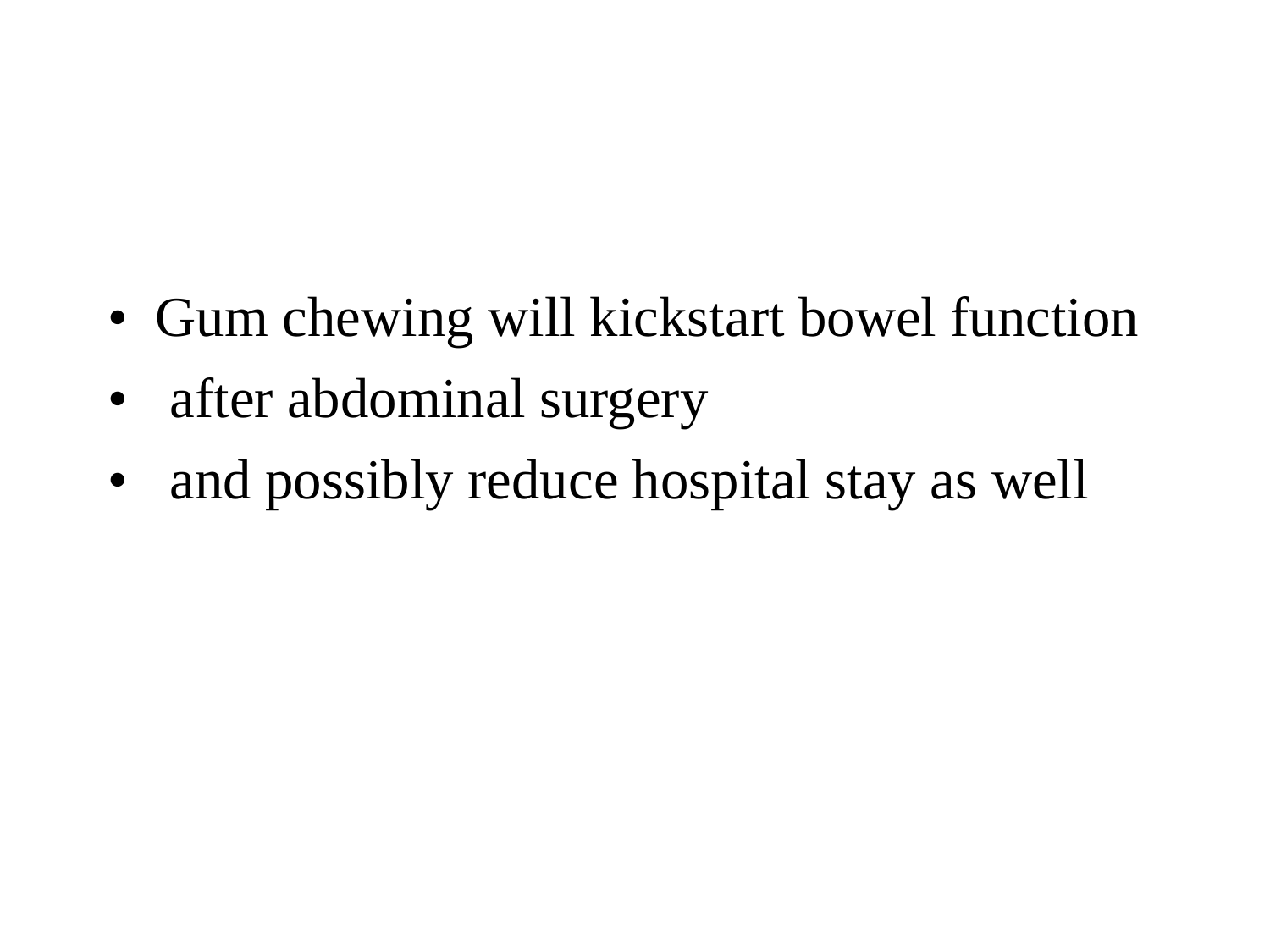- **Ileus** is the absence of intestinal peristalsis without mechanical obstruction;
- **postoperative ileus** refers to the time after surgery before coordinated electromotor bowel function resumes.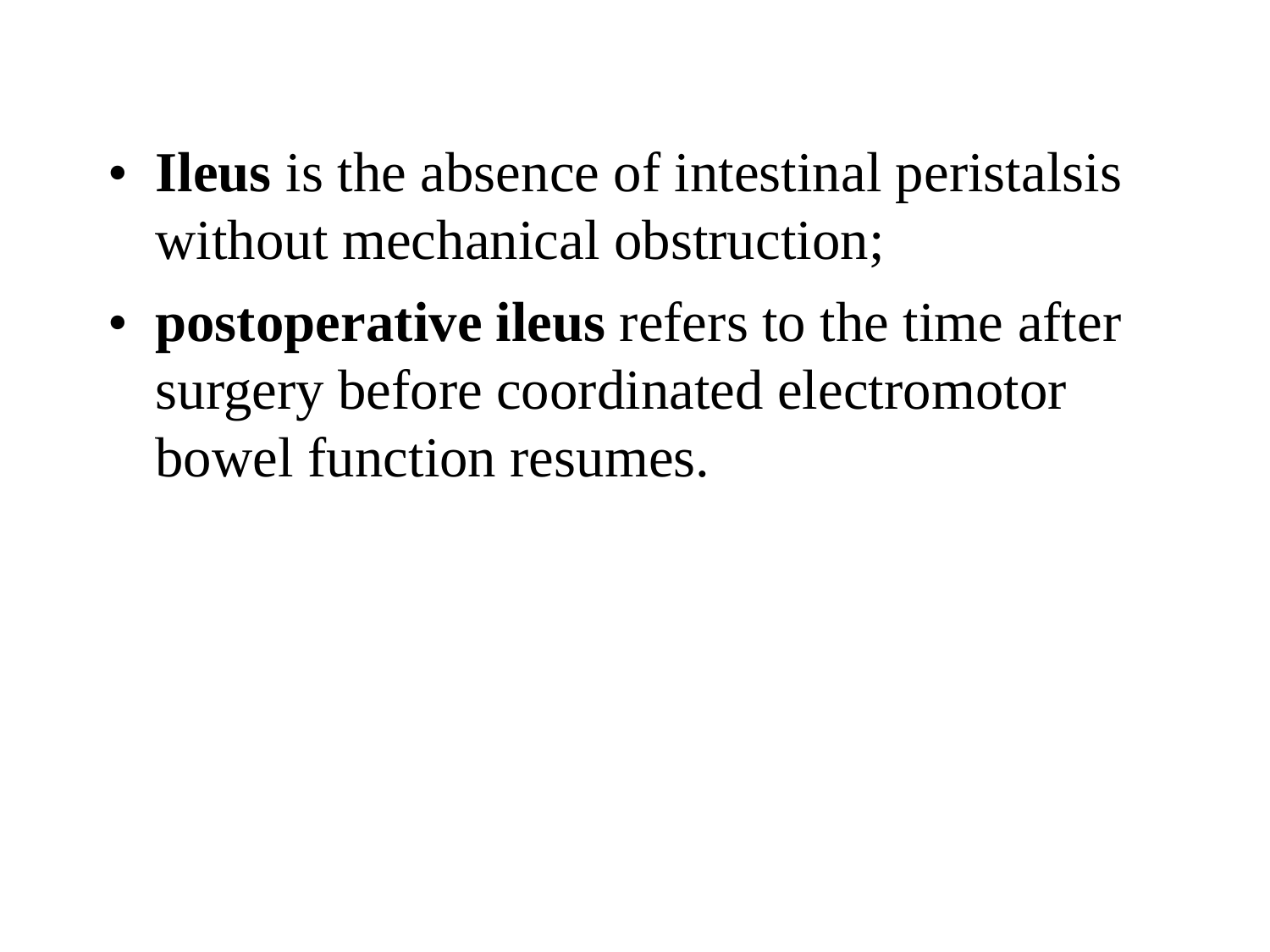- The small bowel normally resumes activity several hours after surgery,
- The stomach 24 to 48 hours after surgery, and
- The colon 3 to 5 days after surgery.
- When postoperative ileus persists longer than this, it can be considered pathologic and is sometimes called **paralytic ileus**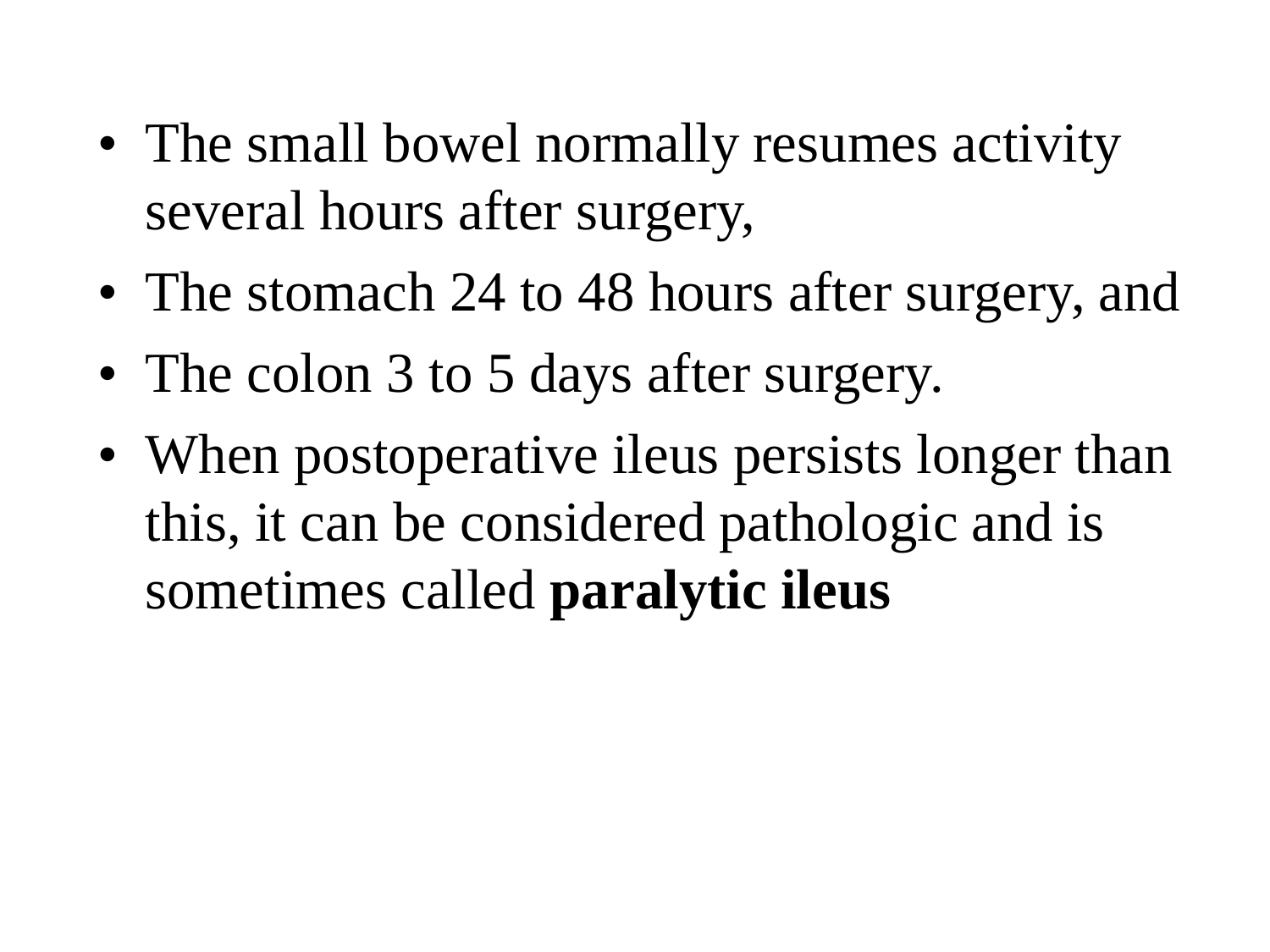- Recovery of gastrointestinal function after gastrointestinal surgery is clinically important because paralytic ileus may contribute pain, nausea, vomiting, and pulmonary dysfunction.
- Food intake has been reported to stimulate bowel motility. Gum-chewing is postulated to work because it mimics food intake, i.e. sham feeding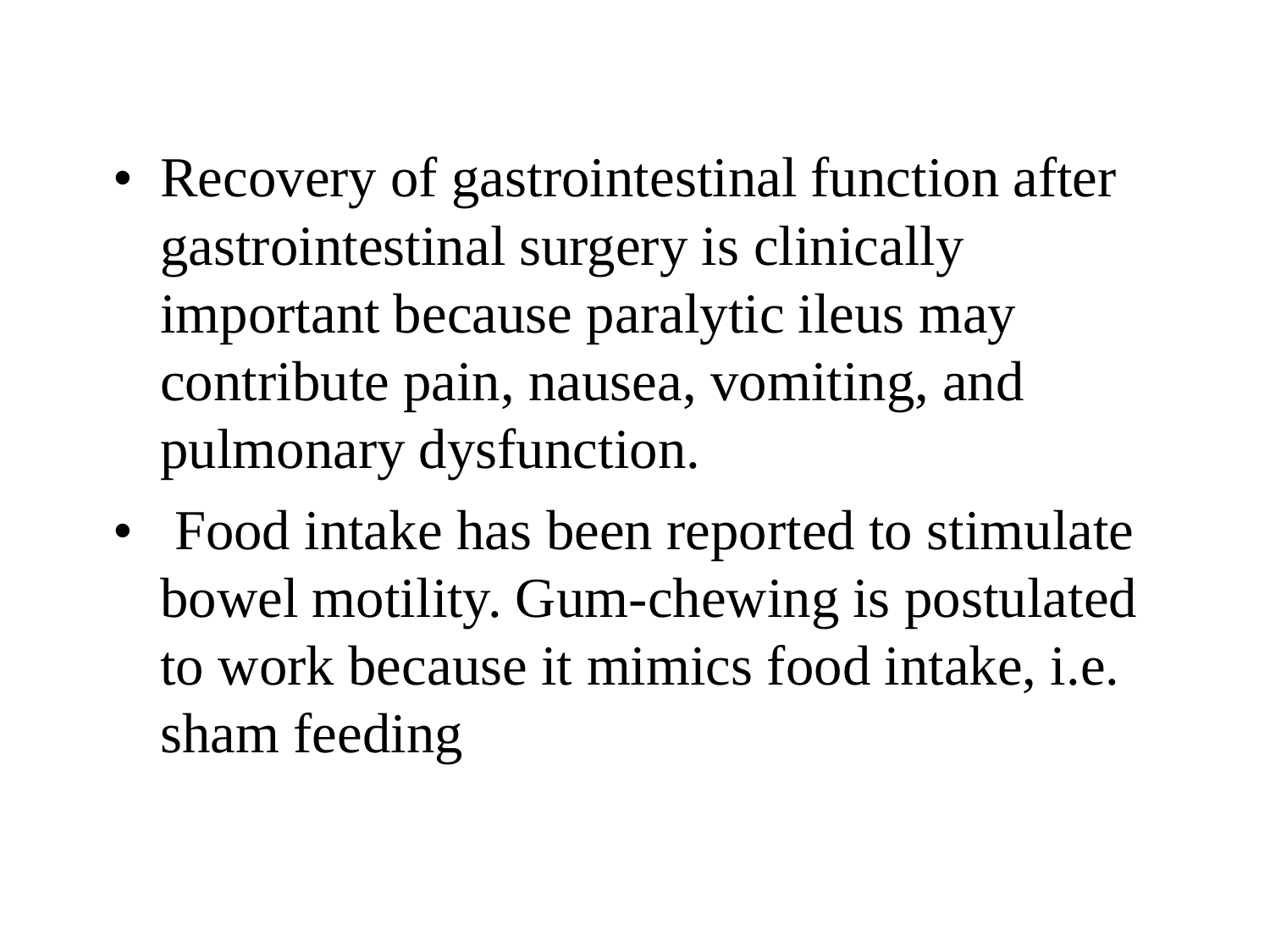#### Patients

- Pregnant women delivered by elective caesarean section (CS) under general anaesthesia.
- Women undergone gynecologic surgery under general anaesthesia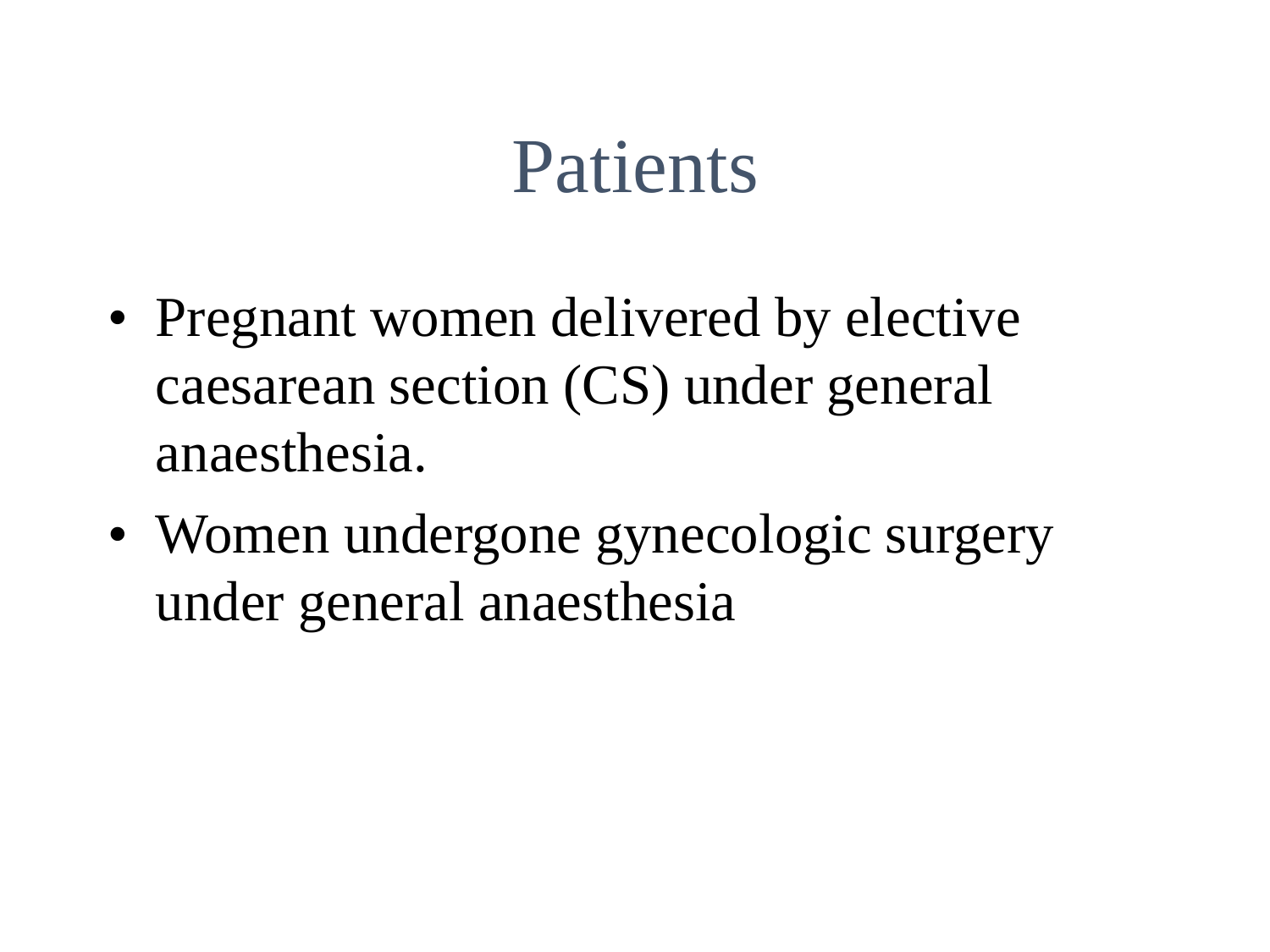### Dose

- patients chew sugarless gum for
- a period ranging from five to 45 (30) minutes three times a day after surgery
- Or for 15 minutes starting two hours after end of operation

every two hours thereafter

(during waking time, stopped during overnight sleep)

• until the hearing normal intestinal sounds or the passage of flatus or the passage of bowel movement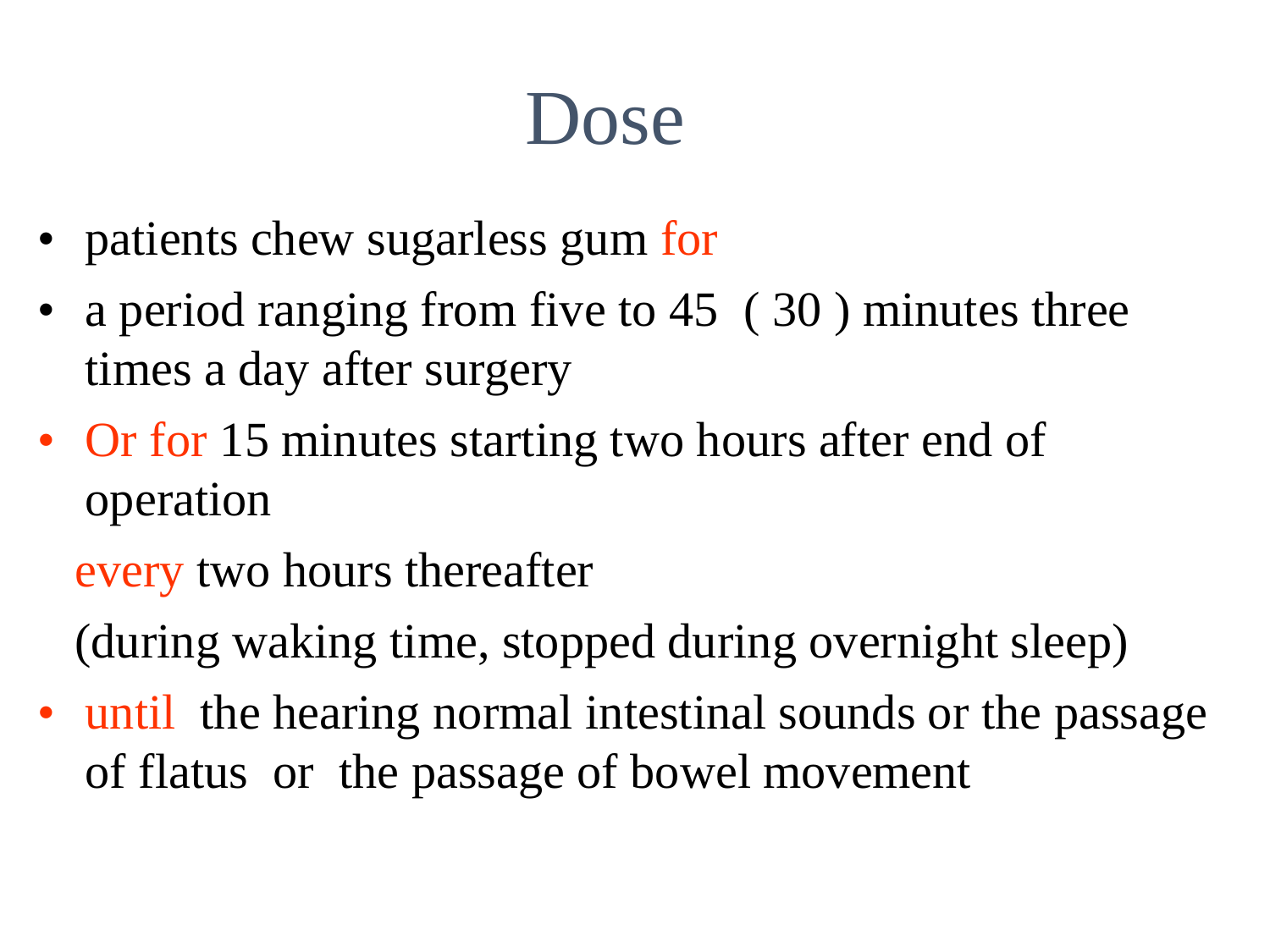### Evaluation

- All patients were evaluated hourly after surgery
- by the same resident physicians,
- who precisely recorded times of first bowel sounds,
- first flatus and
- first defecation

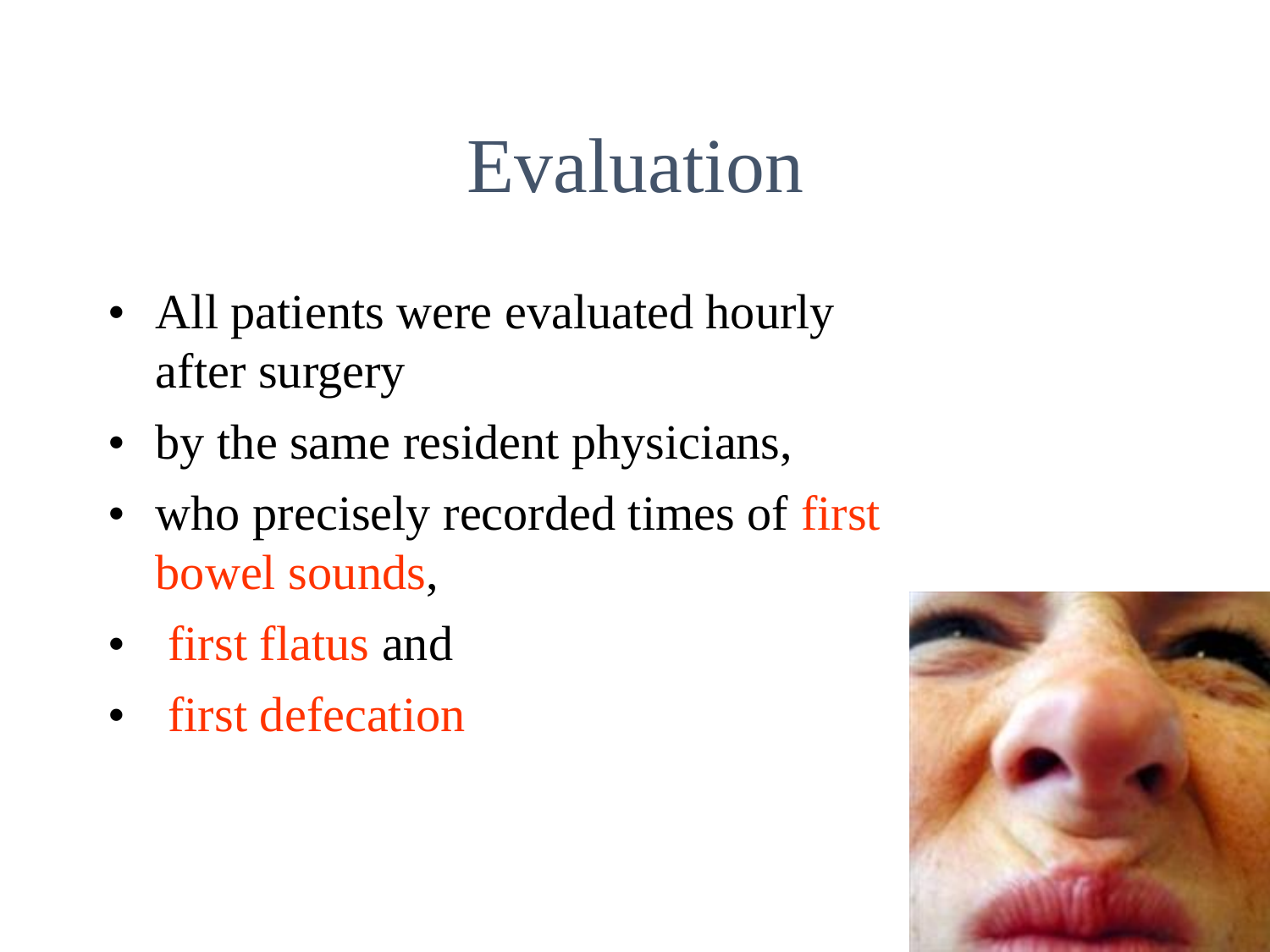# Fluid And Diet

- They had oral intake of clear fluids allowed after hearing of normal intestinal sounds or the passage of flatus
- They had regular diet with the passage of flatus or the passage of bowel movement .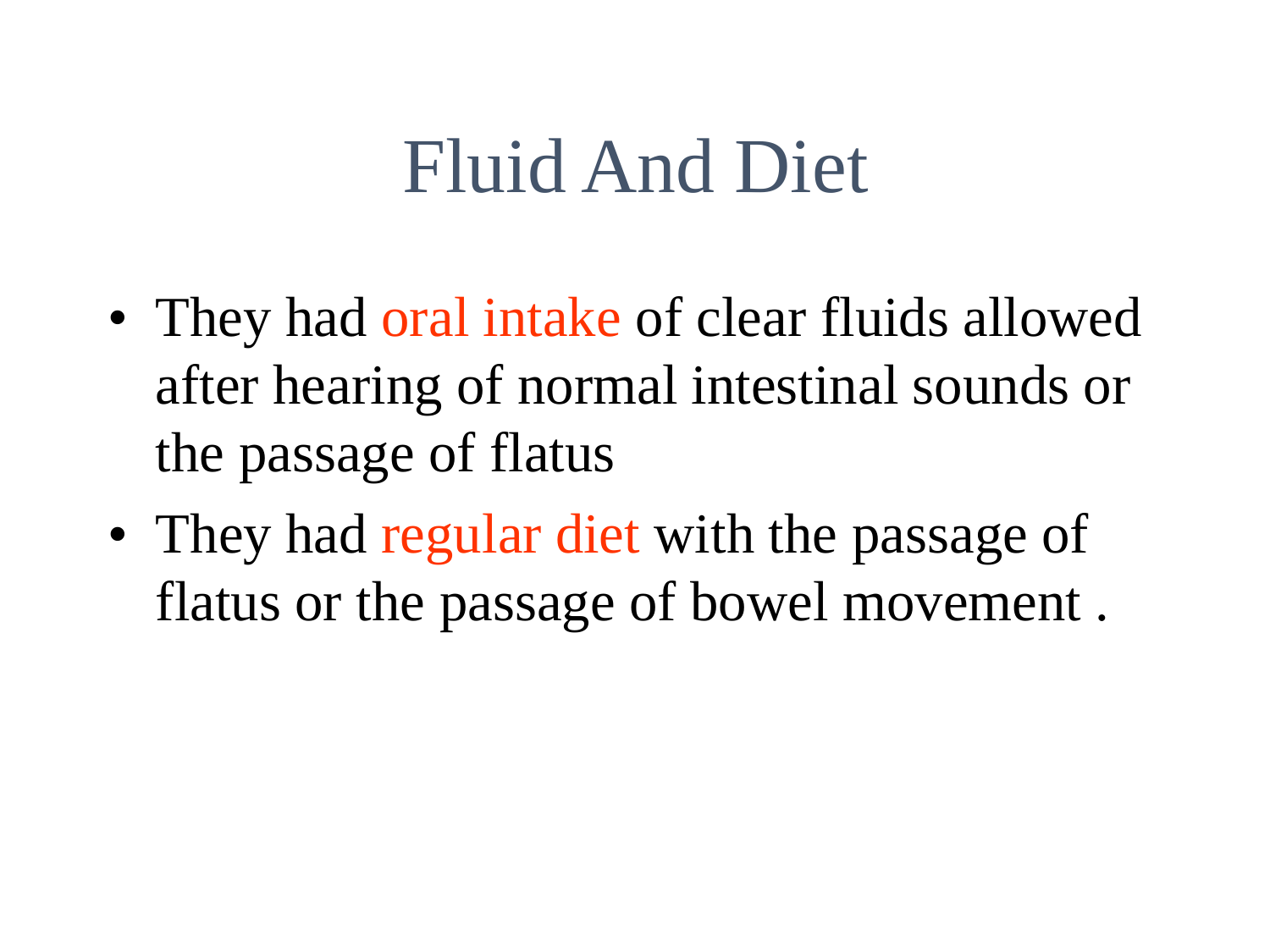# For analgesia

- Two intramuscular doses of 75 mg diclofenac sodium , a nonsteroidal antiinflammatory medication, will be routinely given at 2 and 12 hours post-operatively.
- The need for additional use of narcotics (pethidine, 1 mg/kg) will be recorded.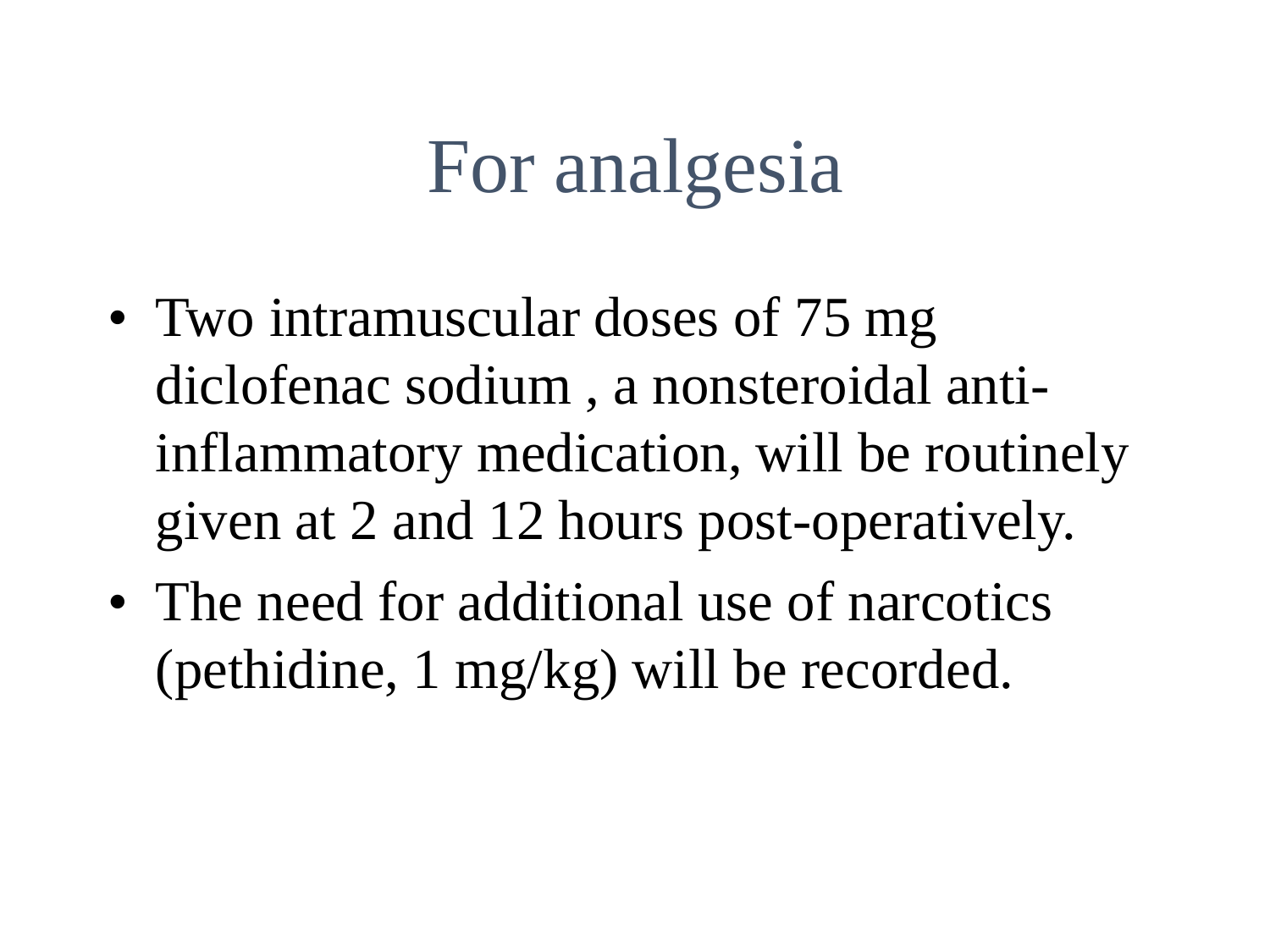- Time to first hearing of normal intestinal sounds  $(10.9 \pm 2.7 \text{ versus control } 15.6 \pm 3.7 \text{ hours})$ ,
- Time to first passage of flatus  $(17.9 \pm 4.6 \text{ versus}$ control  $24.4 \pm 7.1$  hours),
- Time to first defecation  $(21.1 \pm 4.7 \text{ versus control})$ 30 ± 8.2 hours) , and
- Time to first tolerated oral feeding
- Time to discharge from the hospital  $(40.8 \pm 10.6)$ versus control  $50.5 \pm 8.9$  hours (The potential cost savings from the reduction of even one postoperative day compared with the cost of several sticks of chewing gum are huge )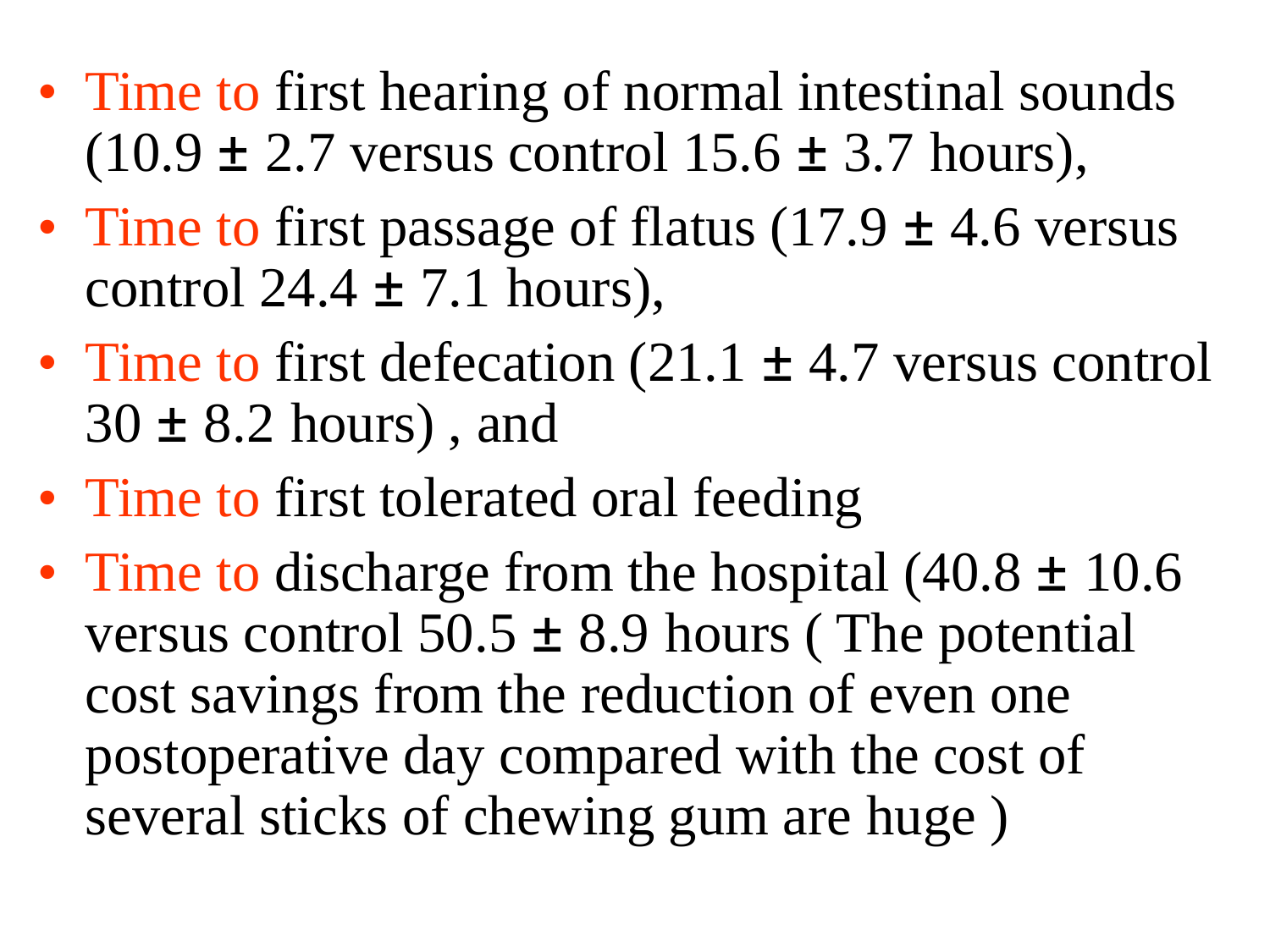# How ?

- Gum chewing acts as "sham feeding"
- To stimulates gastric, duodenal and rectal motility
- To produce saliva and pancreatic secretions and
- To trigger gastrointestinal hormone release and
- To trigger cephalic-vagal stimula
- While avoiding the complications observed with early oral feeding